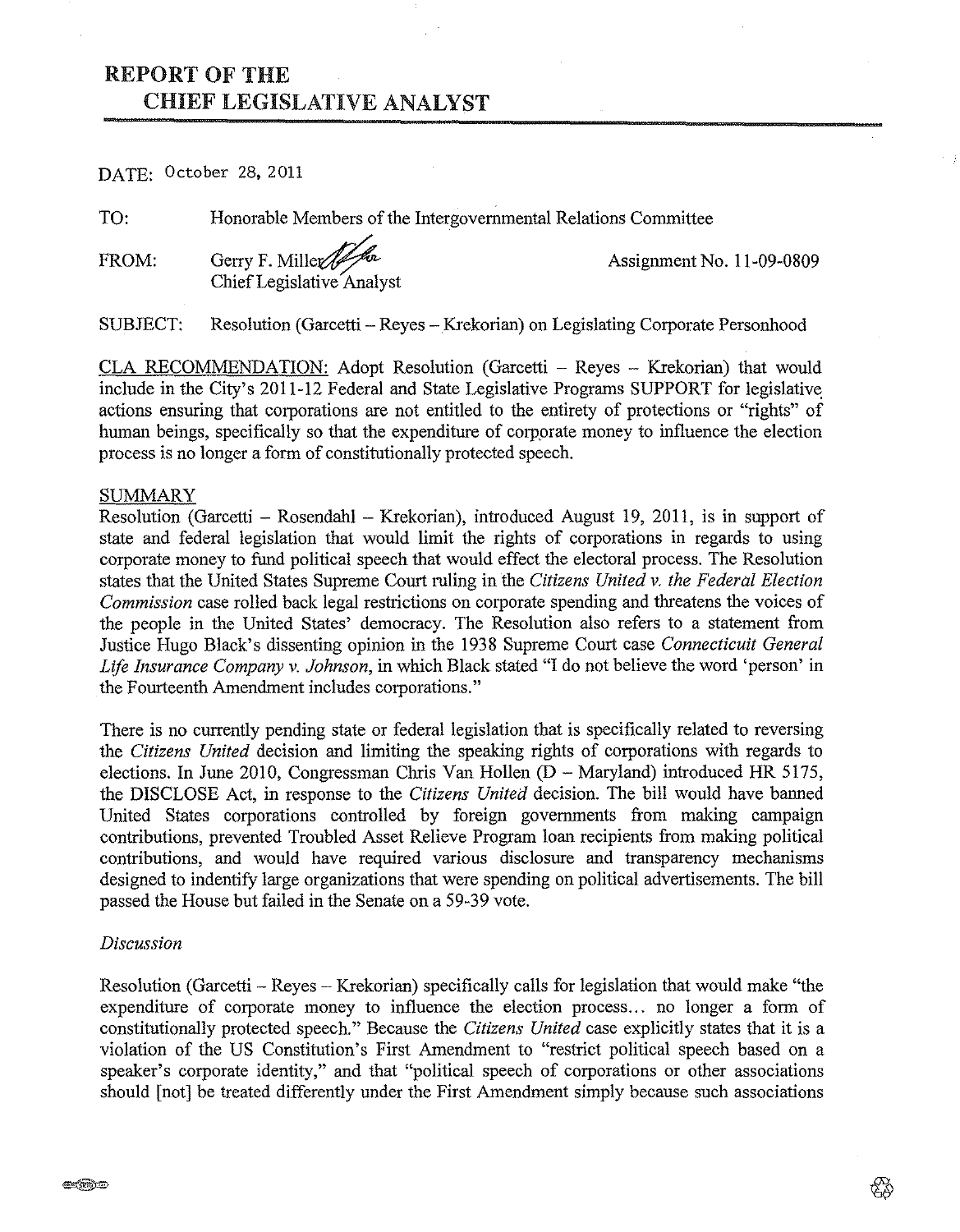are not natural persons," any legislative actions aimed at achieving the Resolution's objectives short of adopting an amendment to the US Constitution are likely to be overturned by the courts if they are challenged. An proposed amendment to the Constitution can be initiated either by a two-thirds majority of both the US Senate and the US House of Representatives, or in a Constitutional Convention called by two-thirds of the States. Once initiated, a proposed amendment must be ratified by three-fourths of the States.

Short of a Constitutional Amendment, the *Citizens United* decision could be reversed by a subsequent Supreme Court decision, though such a reversal may be unlikely without significant changes in the composition of the Court. Since the *Citizens United* decision was issued, Justice Stevens (who dissented in the *Citizens United* decision) has retired and been replaced with Justice Kagan.

While the *Citizens United* decision forbids restrictions on independent expenditures of corporations on political speech, it does allow for disclosure requirements that require corporations spending on political speech to identify that they are funding that speech. Additionally, while independent expenditures are protected under the *Citizens United* decision, direct contributions to the campaigns of those running for office can still be limited. Legislation on disclosure requirements and funding limits could be supported per Resolution (Garcetti - Reyes- Krekorian).

The cities of Richmond and Berkeley have adopted similar Resolutions that call for amending the US Constitution. Adoption of Resolution (Garcetti - Reyes - Krekorian) would be consistent with past City actions, including the establishment of its own local laws governing corporate expenditures in municipal elections that were only recently amended to comply with the *Citizens United* decision.

Charles E. Modica, Jr. Analyst

Attachments:

(1) Resolution (Garcetti- Reyes- Krekorian)